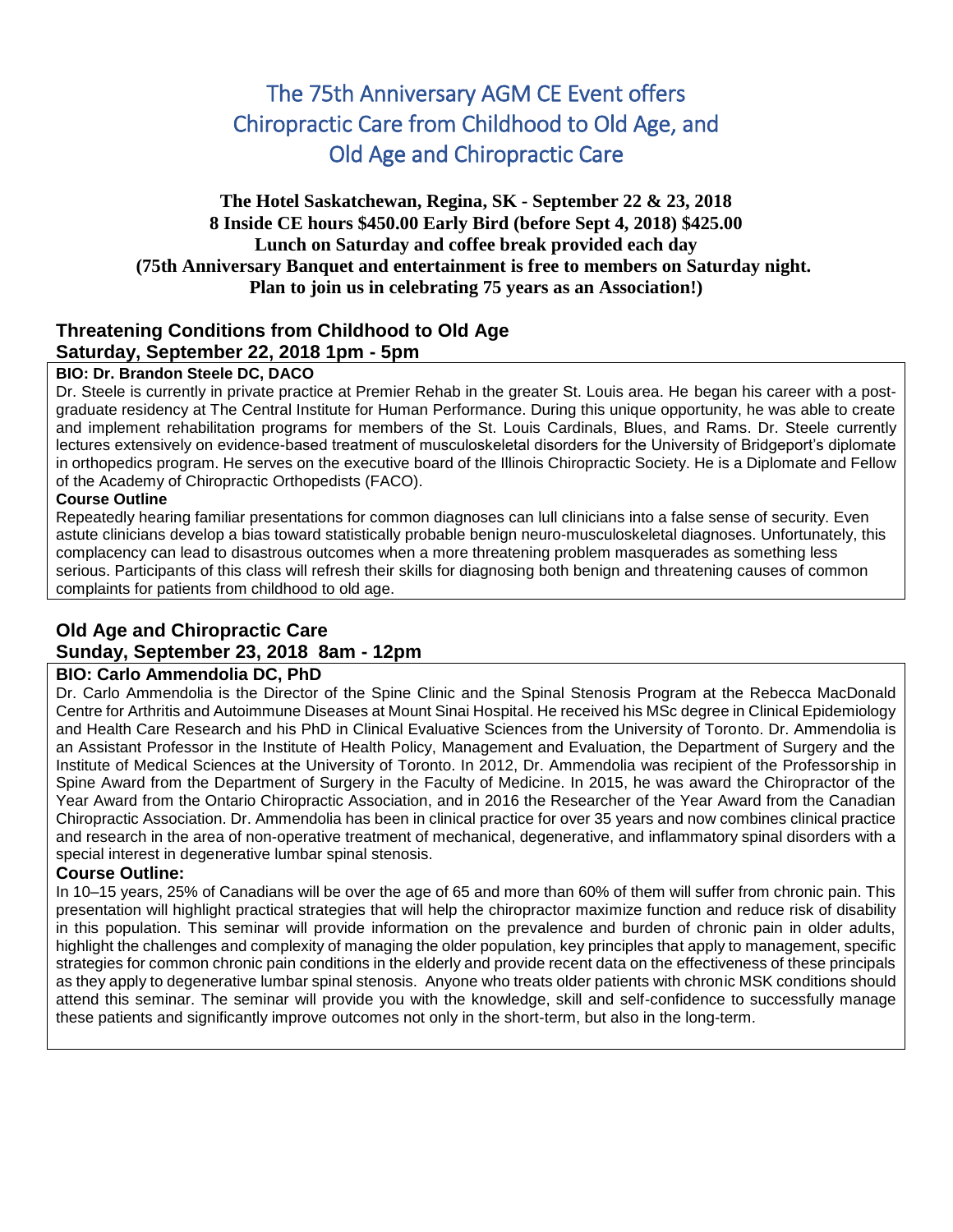# CAS Registration Form Chiropractic Care from Childhood to Old Age and Old Age and Chiropractic Care

**The Hotel Saskatchewan, Regina SK - September 22 & 23, 2018 8 Inside CE hours \$450.00 Early Bird (before Sept 4, 2018) \$425.00 Lunch on Saturday and coffee break provided each day (75th Anniversary Banquet and entertainment is free to members on Saturday night. Plan to join us in celebrating 75 years as an Association!)**

| Name                                  |                |  |
|---------------------------------------|----------------|--|
| <b>Clinic Address</b>                 |                |  |
| City                                  |                |  |
| Phone Number                          | E-mail Address |  |
| Please indicate dietary restrictions: |                |  |

## **A \$25.00 Administration fee applies if cancelling after September 14, 2018**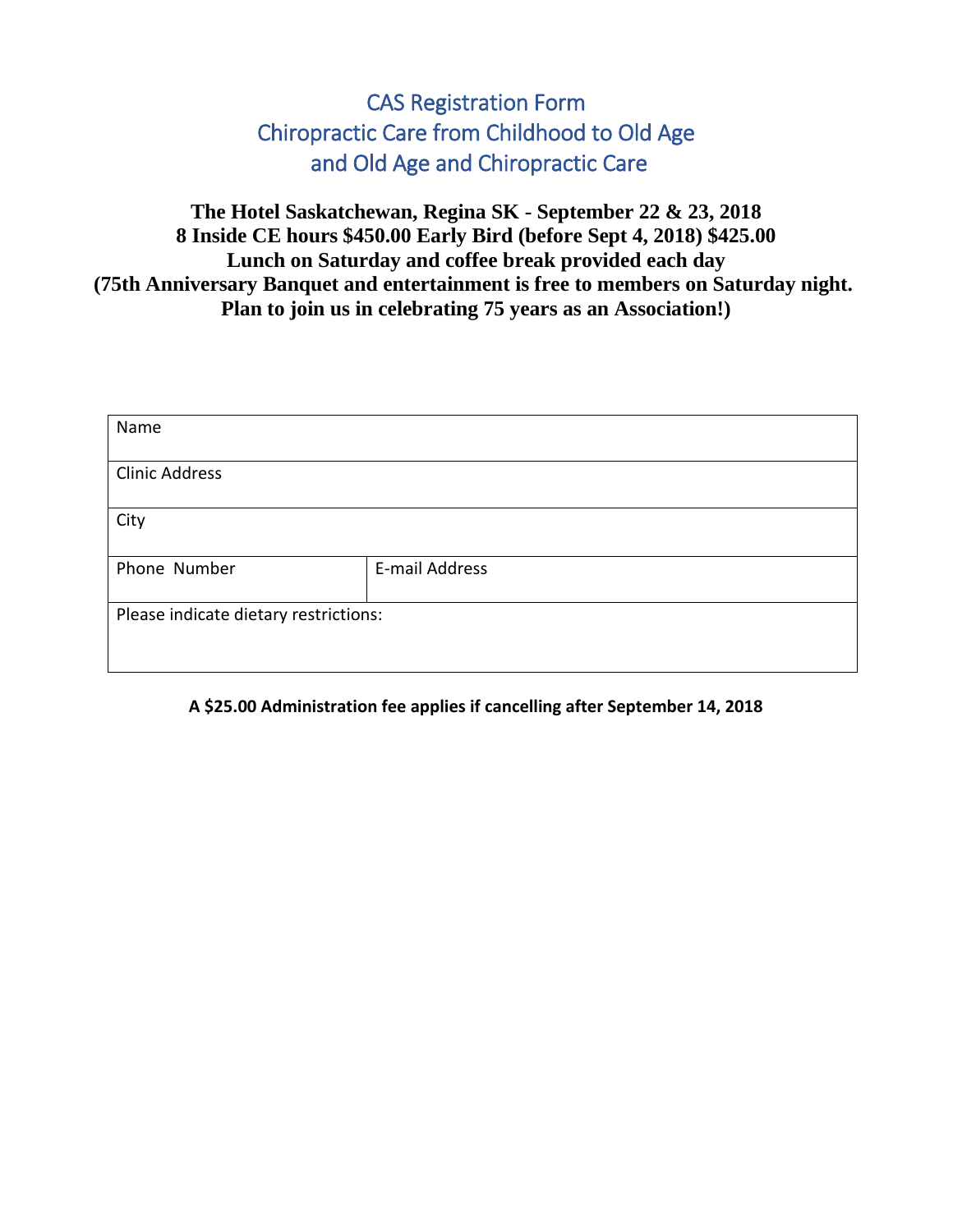# CAS 75<sup>th</sup> Anniversary **Celebration Banquet**

## **Hotel Saskatchewan 2125 Victoria Ave. Regina, SK**

Saturday, September 22, 2018 Cocktails 6:30 PM - Dinner at 7pm (presentation of Awards at this time) Entertainment: Dinner - Dueling Pianos Evening - Casino Night (prizes for everyone)

The CAS office has put together a collection of memorabilia, which can be view at the reception. Please join us in a fun evening celebrating 75 years in Saskatchewan!

## **Please return form by September 14, 2018**

| Name                                                                                                                                                                                                                               |          |             |  |  |  |
|------------------------------------------------------------------------------------------------------------------------------------------------------------------------------------------------------------------------------------|----------|-------------|--|--|--|
| Address                                                                                                                                                                                                                            |          |             |  |  |  |
| <b>Email address</b>                                                                                                                                                                                                               |          |             |  |  |  |
| City                                                                                                                                                                                                                               | Province | Postal Code |  |  |  |
| Member Free (\$50.00 charge for a no show)<br>Spouse \$50.00<br>Children 6-10 yrs. \$20.00<br>Children 5 yrs. and under $-$ Free                                                                                                   |          |             |  |  |  |
| Dress code - Semi-Formal                                                                                                                                                                                                           |          |             |  |  |  |
| Total Amount owing \$ Please make the cheque payable to the CAS.<br>If unable to attend the CAS must be notified by September 16 <sup>th</sup> , 2018 or member will be<br>charged for the meal at the rate of \$50.00 per ticket. |          |             |  |  |  |
| Please notify the CAS office of any dietary restrictions.                                                                                                                                                                          |          |             |  |  |  |

# **Please return form and cheque if applicable, to the CAS office by September 14, 2018**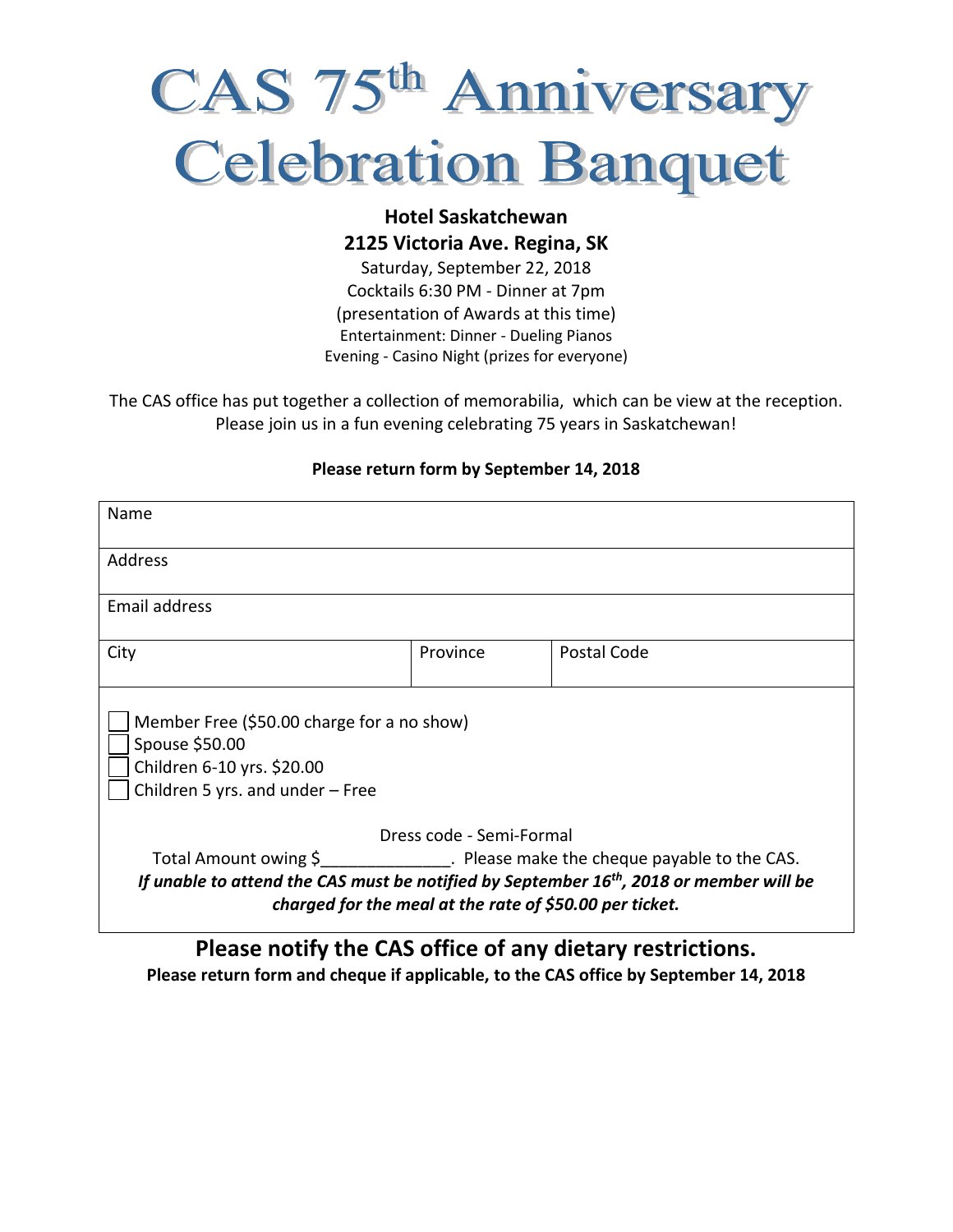# **47th Annual Johnstone Classic Golf Tournament Registration Form Murray Golf Course, Regina, SK**

Friday, September 21, 2018 - 1pm

## **Golf Registration (Limit 16 participants) Registration deadline is September 1, 2018**

Join as a team or individual. Family members and all skill levels welcome.

Tee times starting at 1:00 **(Check in 30 minutes before your tee time)**

 Please follow the golf course rules and code of conduct (**NO** jeans or denim, and collared shirt required) Approximate time for supper 6:30 pm

| XXXXXXXXXXXXXXXXXXXXXXXXXXXXXXXXXXX |
|-------------------------------------|
|                                     |

## PLEASE REGISTER FOR THE GOLF TOURNAMENT BEFORE SEPTEMBER 1, 2018

| Name          |          |             |  |  |
|---------------|----------|-------------|--|--|
| Address       |          |             |  |  |
| Email address |          |             |  |  |
| City          | Province | Postal Code |  |  |
|               |          |             |  |  |

 **Golfers: \$110.00** (includes green fees, cart and supper)  **Supper - Non-Golfers:** \$20.00 per person

 **Payment: Please make cheque payable to the CAS TOTAL** \$ \_\_\_\_\_\_\_\_  **Golf is non-refundable after Monday, Sept. 10, 2018.**

\_\_\_\_\_\_\_\_\_\_\_\_\_\_\_\_\_\_\_\_\_\_ \_\_\_\_\_\_\_\_\_\_\_\_\_\_\_\_\_\_\_\_\_

\_\_\_\_\_\_\_\_\_\_\_\_\_\_\_\_\_\_\_\_\_\_ \_\_\_\_\_\_\_\_\_\_\_\_\_\_\_\_\_\_\_\_\_

 Please select your style of play: Texas Scramble: Player Name(s)



"Golf's pretty easy. You just hit the ball, then lean to the side<br>and say 'FORE!'"

Medal Play

D -